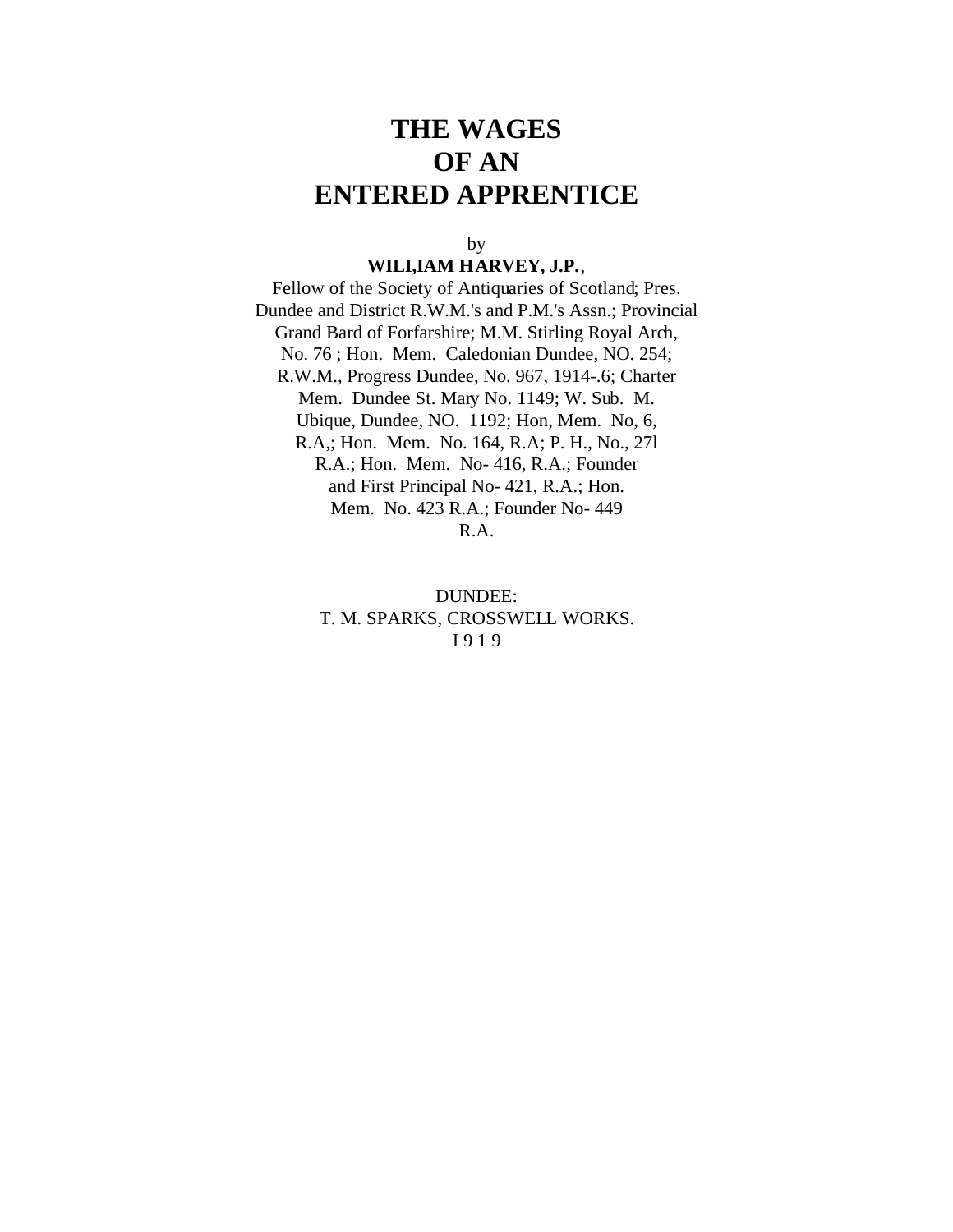### **PREFACE.**

The members of a successful Class of Instruction which works under the auspices of the Lodge of which I have the honour of being a Past Master invited me to lecture to them on a recent occasion, and set me, as my subject, " The Wages of an Entered Apprentice." I prepared a lecture which brought together the facts as I had been able to collect them, and some of those who heard the Lecture delivered suggested that it might be given the permanency of print for the benefit of others interested in the subject of which it treats. Towards that end, I have carefully revised it, and I hope it will be found of interest and value by students of the Craft.

#### *WILLIAM HARVEY*.

4 Cowrie Street, Dundee.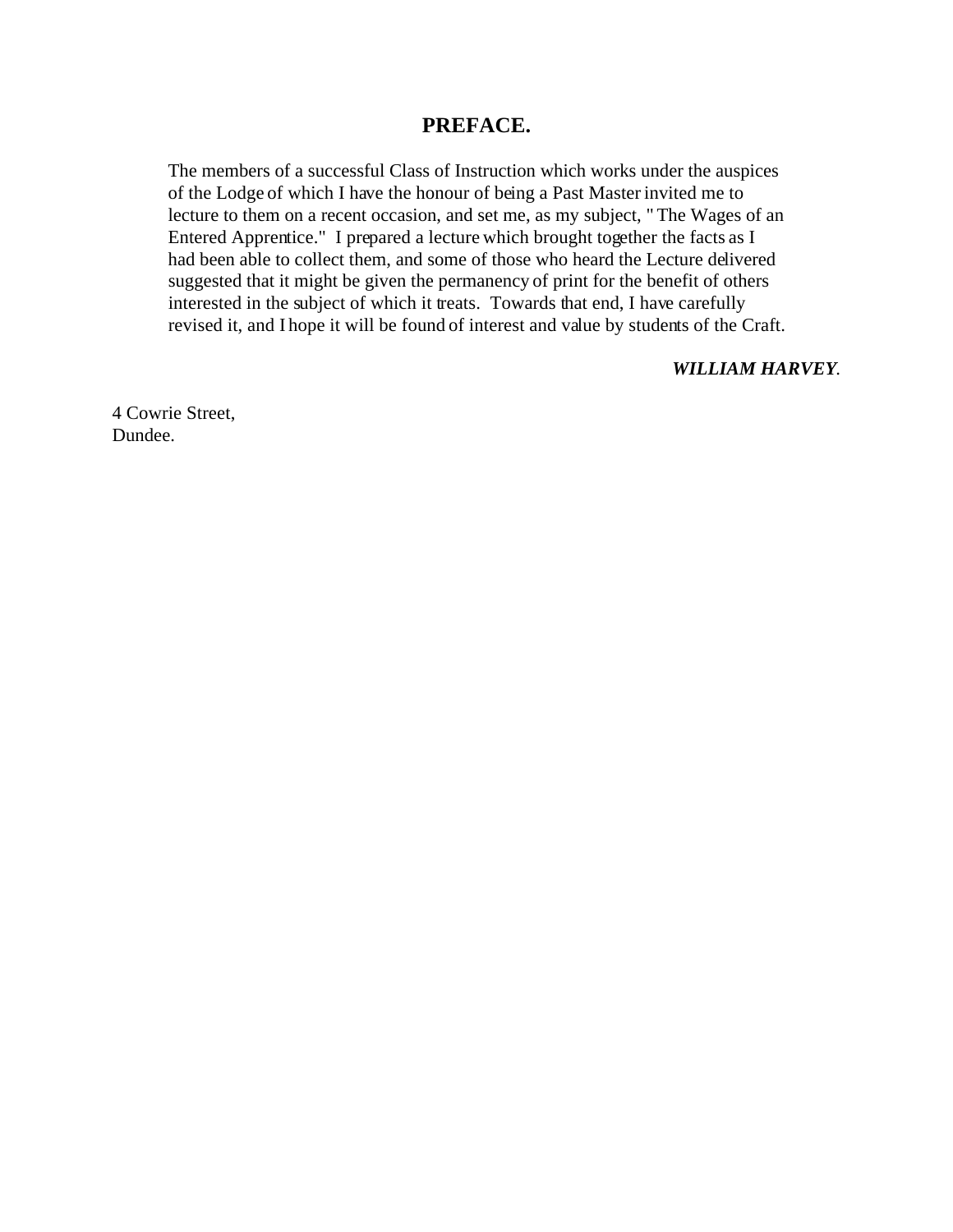## **THE WAGES OF AN ENTERED APPRENTICE**

The Catechisms of the Craft and the conventional Lecture on the Tracing Board of the Second Degree, all of which speak with that authority which belongs to age, tell us that the Wages of an Entered Apprentice are Corn, Wine, and Oil. Sometimes it is added that he received Corn for food, Wine for nourishment, and Oil for comfort. The broad difference that was sought to be set up between the Apprentice and the Fellowcraft apparently was that the Fellowcraft was paid in coin while the Apprentice was paid in kind. I fear it would be very difficult to produce any authority for this, and probably the distinction between the Masons of the two degrees is the invention of some imaginative brother who ma have got the hint from a practice that was not uncommon among early operatives. Two or three centuries ago the conditions of labour were laid down as firmly as they are to-day by our powerful Trades Unions. A master could not employ more than a certain very limited number of apprentices-often the number was restricted to one-and these apprentices were taken bound to serve their masters for a period of seven years. Not unfrequently, alike in mason and other trades, the apprentice went into residence with his master, and during the early years of his apprenticeship received no remuneration except board and lodging. Only when he became a journeyman, or Fellow-craft, and was free from the master who had taught him his business, was he entitled to wages in the form of cash. If, as is possible, some elaborator of Freemasonry, got the hint here as to the remuneration of an apprentice, one can easily understand that commonplace language such as " board and lodging " would not appeal to him and that he would seek to ornament the matter with just such a combination of words as " Corn, Wine, and Oil.

One of the traditions of the Craft, dearly beloved by uncritical Freemasons, says that the whole number of workmen engaged on the Temple at Jerusalem amounted to 217,281 persons, and that of these, 80,000 were Fellowcrafts, and 30,000 were Entered Apprentices-the latter of whom were arranged into one hundred lodges with three hundred members in each. This immense multitude was paid weekly on the sixth day of the week; and one tradition solemnly asserts that the 80,000 Fellowcrafts toiled up the Winding Stair to the Inner Chamber to receive their wages. Mackey tells us in his " Lexicon " that the Fellowcrafts " were paid in corn, wine, and oil," and the authors of " The Reflected Rays of Light upon Freemasonry," adopting the same view say, " What could be more absurd than to believe that eighty thousand craftsmen had to ascend such a stair, to the narrow precincts of the Middle Chamber to receive their wages in corn, wine and oil?" It is very evident that Mackey and the authors of " Reflected Rays " have misread the Lecture on the Second Tracing Board. It was the Entered Apprentice who received the corn, wine, and oil, and wherever he got it, he did not receive it in the Inner Chamber. To gain access to that apartment a workman required the pass-grip and pass-word of a Fellowcraft, and it is obvious that no Entered Apprentice could have possessed these.

One may pause here for a moment to remark that, according to another tradition all the workers of every degree were paid in current coin. The total wages bill is alleged to have amounted to about 140,000,000 Pounds Sterling, and it was distributed among the craftsmen on a progressive scale which was quite obviously adjusted on the principle of the more honour the more pay. At the one end of the industrial line stood the humble Entered Apprentice who received one shekel, or about 2s 3d of English money per day, while, at the other end, was the Super-Excellent Mason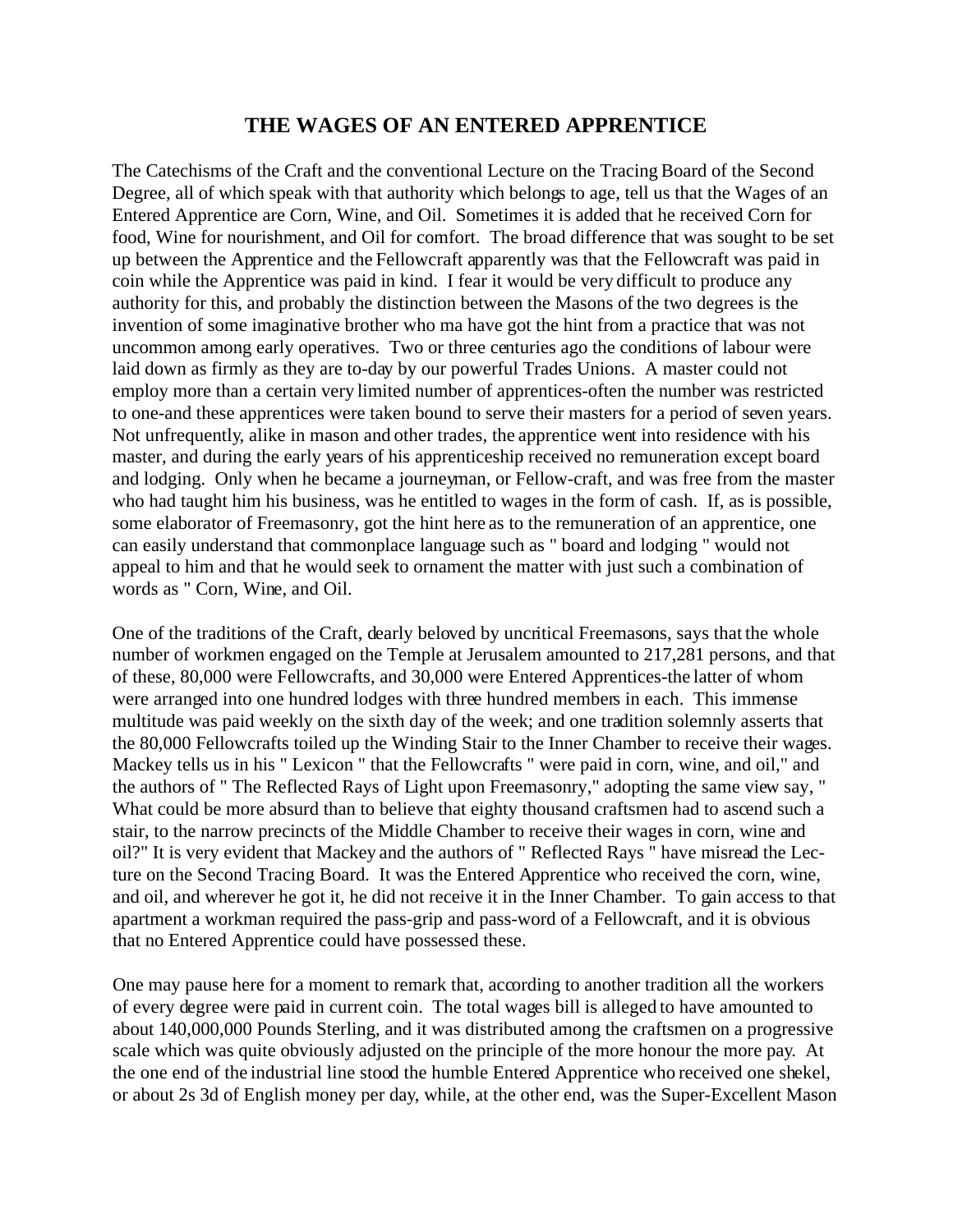who received 81 shekels per day, equal to about 9- 2s 3d sterling. One Masonic author very generously describes this as " only a fanciful speculation of some of our ancient brethren," and we may return, therefore, to our Corn, Wine, and Oil.

If I am right in my theory that the Wages of an Entered Apprentice in Speculative Freemasonry were suggested by the board and lodging which were the reward of the Operative youth while learning his trade, I think it is clear that the person who fixed the Wages of the Speculative Apprentice found his material in the Volume of the Sacred Law. We read in the Second Chapter of the Second Book of the Chronicles that, when Solomon appealed to the King of Tyre for assistance in building the Temple, he said, " Behold, I will give to thy servants, the hewers that cut timber, twenty thousand measures of beaten wheat, and twenty thousand measures of barley, and twenty thousand baths of wine, and twenty thousand baths of oil." The offer of Solomon was accepted by the King of Tyre, who replied, " Now, therefore, the wheat, and the barley, the oil, and the wine, which my lord hath spoken of, let him send unto his servants: and we will cut wood out of Lebanon, as much as thou shalt need." The account preserved in the fifth chapter of the First Book of the Kings, indicates that the gifts were made annually to Hiram's work people, but there is a discrepancy as to the amount. In lst Kings the Wine is omitted, and the Oil is set down at " twenty measures " equal to about 1640 gallons, whereas the 20,000 baths of 2nd Chronicles were more than ten times as much, being the equivalent of about 165,000 gallons.

It is clear that these gifts of Corn Wine, and Oil were made to the hewers of wood in the forests of Lebanon, none of whom were Entered Apprentice Masons, but it would be unprofitable and useless to linger upon a discussion of the matter, as the Wages of the First, Degree in Speculative Freemasonry are merely symbols upon which to meditate, and from which to draw inspiration for everyday duties.

Corn, Wine, and Oil were the three staple crops of the Holy Land, and each of them entered into the fibre of the national life, furnishing figures of speech for the Hebrew poets, and points for the proverbs of the people.

**Corn** was always regarded as an element of national wealth. It formed part of the tribute brought to Hezekiah on the restoration of the priesthood. Bread was one of the signs of welcome and goodwill to Abraham.

**Wine**, in a metaphorical sense, represents the essence of goodness. Jerusalem, Israel, the Messiah, the righteous - all are compared to wine. The wicked are likened unto vinegar, and the good man who turns to wickedness is compared to sour wine. An :abundance of wine was regarded as an indication of prosperity. Jacob blessed Judah that " he washed his garments in wine, and his clothes in the blood of grapes." We read in the ninth chapter of judges that, when the trees went forth to anoint a King, they said unto the vine, " Come thou, and reign over us;" whereupon " the vine said unto them, Should I leave my wine, which cheereth God and man, and go to be promoted over the e trees ? A writer in the Jewish Encyclopedia" says that as wine "cheereth God" no religious ceremony should be performed with other beverages.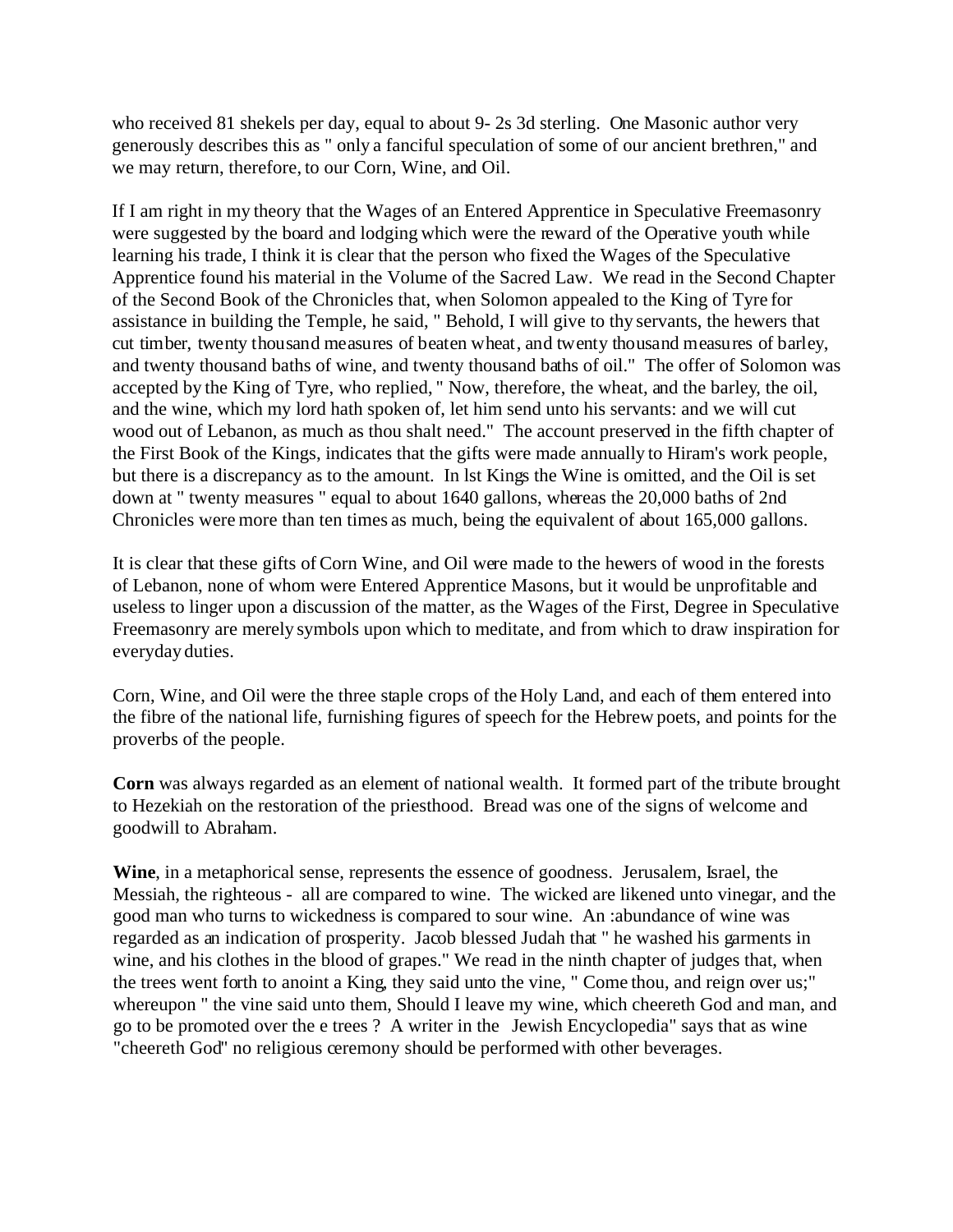**Oil** was one of the most important and perhaps the most characteristic of the products of Palestine. It is mentioned no fewer than two hundred times in the Bible and, with one exception, the references are to olive oil," as it is expressly termed in Exodus and Leviticus, according to the more correct rendering of the Revised Version of the Scriptures. Oil was largely used in the preparation of different kinds of food, and it was spread upon bread very much in the same way as we use butter; it was employed in the lighting of houses and places of worship-that used in the Temple being no doubt of the finest quality like the "beaten oil" for the Tabernacle - and it occupied a very prominent place in the ceremonial of anointing kings and priests- The metaphorical uses of the word " oil " are many. Part of the blessing of Asher was that he should

 dip his foot in oil, that is, that he should have a large measure of worldly prosperity by finding abundance of oil within his territory. In the book of the Proverbs we find the foolish use of oil quoted as a token of extravagance and a source of poverty, while the husbanding of it is a certain proof of wisdom. Words of deceit are said to be smoother and softer than oil; and cursing is said to permeate the life of the wicked even as oil soaks into bone. The power and use of oil are illustrated in many ways in sacred writings. The scholars of Palestine were often referred to as "sons of oil." One injunction has a singularly poetic fancy about it: "Ye shall take olive oil to light the Temple as an atonement for your souls which are like to lamps" The yoke of Sennacherib was said to have broken " because of the oil which Hezekiah lighted in the schools;" and we have a singular parallel to this in the saying of one of the early English reformers who, when Ridley was burned at the stake, exclaimed: " Thou hast lighted such a fire in England to-day, Master Ridley, as shall not be put out." One common and significant use of Oil in Palestine was that of anointing the heads of guests entertained at a festive meal, and from this daily custom oil came to be regarded as a symbol of joy and gladness.

The Wages of an Entered Apprentice constitute the Masonic elements of consecration. Corn, Wine, and Oil figure very prominently in the elaborate ceremonial by which buildings are solemnly set apart and dedicated to the purpose of Freemasonry. After appropriate exercises of prayer and praise, the junior Warden, handing the Cornucopia to the consecrating Master, says: "In the dedication of Masonic Halls, it has been of immemorial custom to pour corn upon the Lodge in token of the divine goodness exhibited in the liberal provision made for all our wants, spiritual and temporal. I, therefore. Present to you this vessel of corn, to be employed by you according to use and wont., The Master thereupon accepts the vase and, sprinkling some corn upon the floor,- says: " In the name of the great Jehovah, to Whom be all glory, I do solemnly dedicate this Hall to Freemasonry."

Thereafter the Senior Warden presents the Vase with Wine, saying: **"** Right Worshipful Master, Wine, the symbol of strength and gladness, having according to ancient custom been used by our brethren in the dedication and consecration of their Lodges, I present to you this vessel of Wine, to be used on the present occasion according to established Masonic form." And the Master, sprinkling some of the wine upon the floor, says: " In the name of the Holy Saint John, I do solemnly -dedicate this Lodge to Virtue.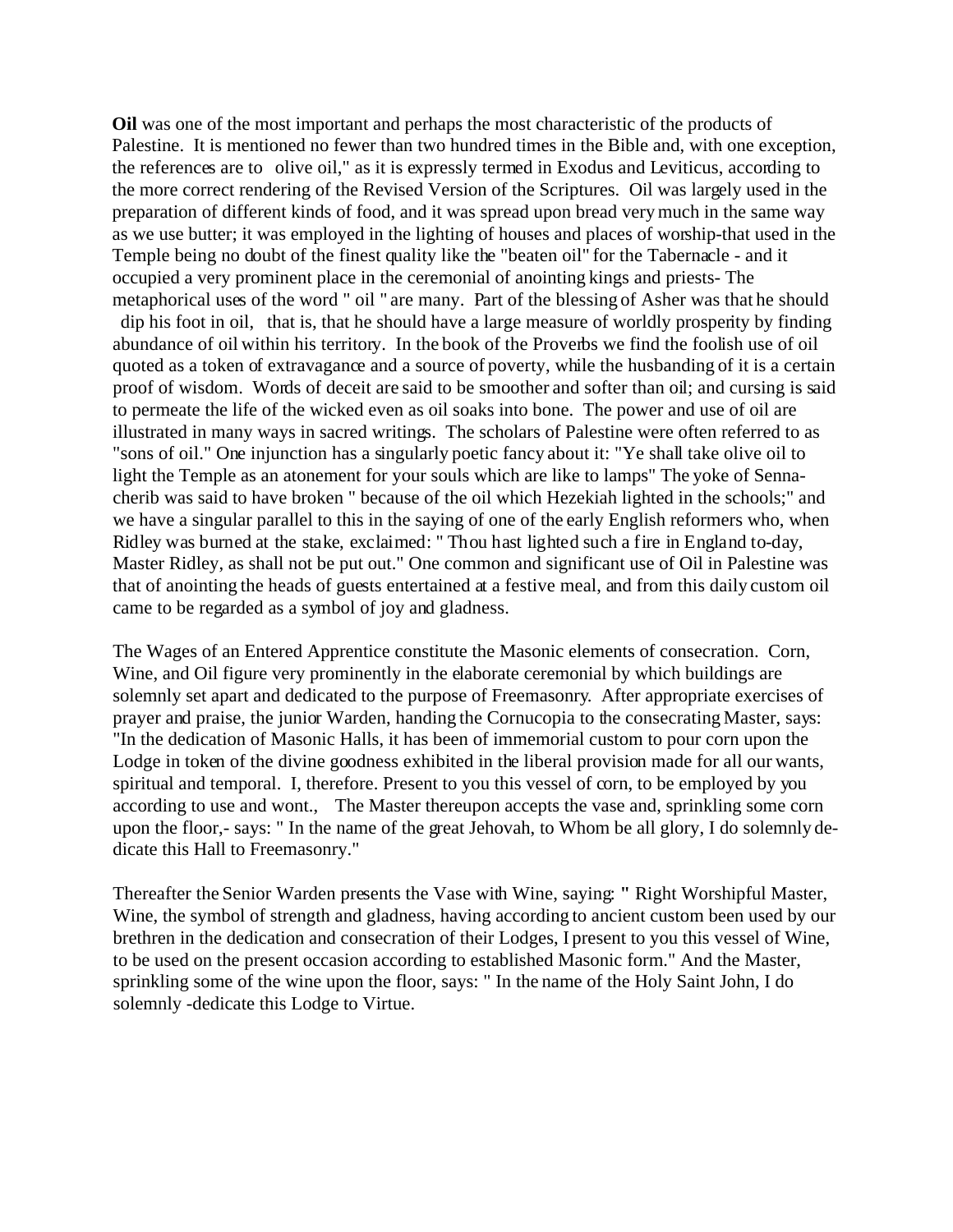Finally, the Substitute Master approaches with the vase containing Oil and says: " Right Worshipful Master, I present to you, to be used according to ancient custom, this vessel of oil, an emblem of that joy and peace which should animate every bosom on the completion of every important undertaking." And the master, sprinkling some oil upon the floor, says: " In the name of the whole Fraternity, I do solemnly dedicate this Lodge to Universal Benevolence."

In ancient days Corn, Wine, and Oil constituted the wealth of the people, and were esteemed as the main supports of life. The Psalmist counts them among the greatest blessings mankind enjoys, and you may recall that he brings them together in the 104th Psalm where he speaks of them as "**Wine** that maketh glad the heart of man, and **oil** to make his face to shine, and **bread** which strengtheneth man's heart." It is sometimes said that modern Freemasonry is but ancient sun-worship disguised. We believe in a beneficent Creator; the sun worshipper paid his adorations to the glorious luminary of the day to whose genial agency the fruits of the earth corn, wine, and oil were due. To that extent we have a community of thought, and Freemason and sun- worshipper alike look from Nature up to Nature's God.

Moralising upon the Wages of the Entered Apprentice as symbols instinct with meaning to the Mason who would be true to the altruistic spirit of the Craft, the Rev. Thaddeus Harris says: "Wherefore my brethren do you carry **Corn Wine**, and **Oil**, in your processions, but to remind you, that in the pilgrimage of human life you are to impart a portion of your bread to feed the hungry, to send a cup of your wine to cheer the sorrowful, and to pour the healing oil of your consolation into the wounds which sickness hath made in the bodies, or affliction rent in the hearts of your fellow-travellers."

And surely brethren, that is the sum and substance of the matter. As Entered Apprentices we receive these Wages in spirit, not to expend upon ourselves but as a constant source of aid to our less fortunate Craftsmen. As Corn is an emblem of Plenty, let us be abundant in the measure of our brotherly love, ever ready to use what means God hath given us to assist a brother who may claim our help. As Wine is an emblem of Cheerfulness, let us foster the spirit of joy and gladness so that, when sorrows throw their shadows upon life, we may be enabled to look forward to the brighter day when the trials of our earthly pilgrimage shall be forgotten, and sadness shall be unknown. And as Oil is an emblem of Peace may it be ours to extend the boundaries of her Empire, so that strife and discord may be banished for ever from the mind of man. " Nothing," says Emerson in one of his Essays, " nothing can bring you peace but yourself. Nothing can bring you peace but the triumph of principles." And this personal note is emphasized in a striking passage in one of Ruskin's "Lectures." "People," he says, "are always expecting to get peace in heaven: , but you know whatever peace they get there will be ready made. Whatever making of peace **they** can be blest for, must be on the earth here." The whole teaching of the Craft is the promotion of peace on earth, goodwill to men, and it is the personal duty of everyone of us to advance the cause. of the universal brotherhood of man.